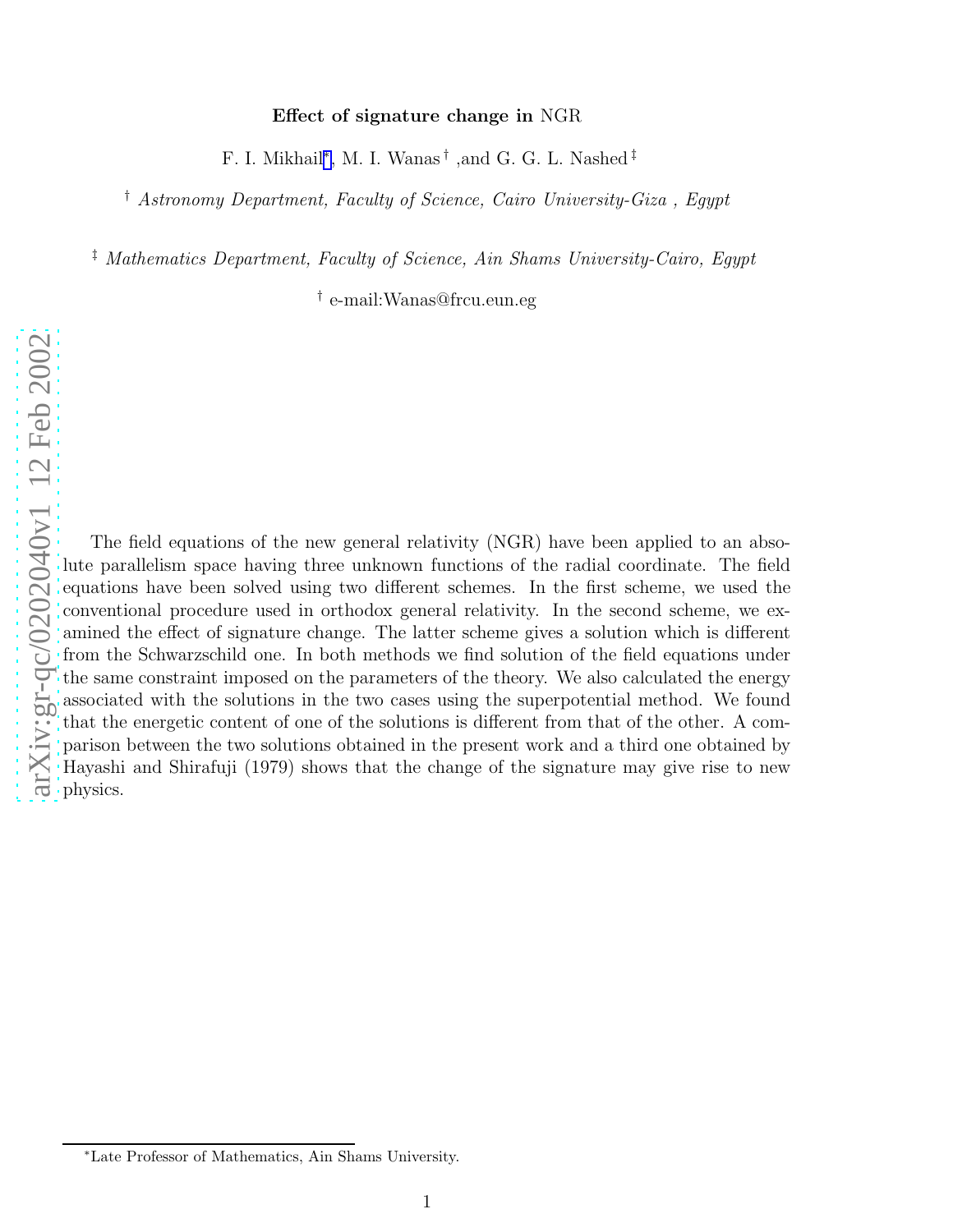### 1. Introduction

It is generally accepted that a successful theory of gravity should be a metric one. In applications of such a theory, it is necessary to attribute a property called signature to the metric representing space-time (cf.  $[1]$ ). The signature usually chosen, in most applications, is the Lorentz signature (corresponding to an indefinite metric). This signature guarantees a desirable result that any gravity theory of this class will have correct special relativistic limits. However, it appears that there is a need for another signature different from the Lorentz one, giving rise to a positive definite metric, especially when dealing with some problems connected to quantum cosmology [\[2](#page-14-0)]. It is well known that a complete consistent theory that combines quantum mechanics and gravity is still beyond the reach of researchers. However, one important features of such a theory, if it exists, is that it should incorporate Feynman's proposal to formulate quantum theory in terms of a sum over histories. Severe technical problems arise when one tries to apply Feynman's proposal in this context. The only way to overcome these problems is that one must add up waves for particle histories not in the real time but in the imaginary time [\[3](#page-14-0)]. This necessitates the use of a positive-definite metric and not an indefinite one. So, it is of interest to examine the effect of the signature of the metric on solution of different geometric theories of gravity.

Some authors started to examine the effect of signature change on the solutions of the field equations of general relativity  $[4, 5, 6, 7, 8, 9]$  $[4, 5, 6, 7, 8, 9]$  $[4, 5, 6, 7, 8, 9]$  $[4, 5, 6, 7, 8, 9]$ . The attempts of those authors can be classified in two different classes:

*The first class,* The main assumption in this class is that the signature of the metric is changed, from a positive-definite metric to an indefinite one, at a very early time in the history of the universe. This means that the change is represented as a jump process across a certain hypersurface (cf.[\[5](#page-14-0)]).

*The second class,* This class depends on a different assumption. That is, the space-time has 4-dimensions with a positive-definite metric, but measurements are carried out in  $(3+1)$ dimensions with an indefinite metric giving rise to Lorentz signature[[4\]](#page-14-0). Consequently, Lorentz signature is to be imposed on the metric just before matching the results of the theory with measurements. In other words, the field equations of the theory are to be solved using a positive-definite metric and then, after obtaining the solution, Lorentz signature is to be imposed on the metric.

The effects of signature change were examined, in the previous mentioned attempts, in the case of general relativity. It is of interest to examine these effects on the solutions of other metric field theories different from general relativity. Geometric field theories of this class are those theories written in absolute parallelism spaces (cf. [\[10](#page-14-0), [11](#page-14-0), [12](#page-14-0)]). Recently, more attention is paid to such theories since they include non-vanishing torsion which is connected to Dirac field [\[13\]](#page-14-0) and to string theory[[14](#page-14-0)]. One of those theories is the New General Relativity (NGR) constructed by Hayashi and Shirafuji[[12\]](#page-14-0). The basic geometry for this theory is the absolute parallelism (AP) geometry, in which a metric can always be defined.

The aim of the present work is to study the effects of signature change on the spherically symmetric solutions of the NGR and to calculate the energy associated with each solution, using the superpotential method of Mikhail et al. [\[15](#page-14-0)] is calculated. In section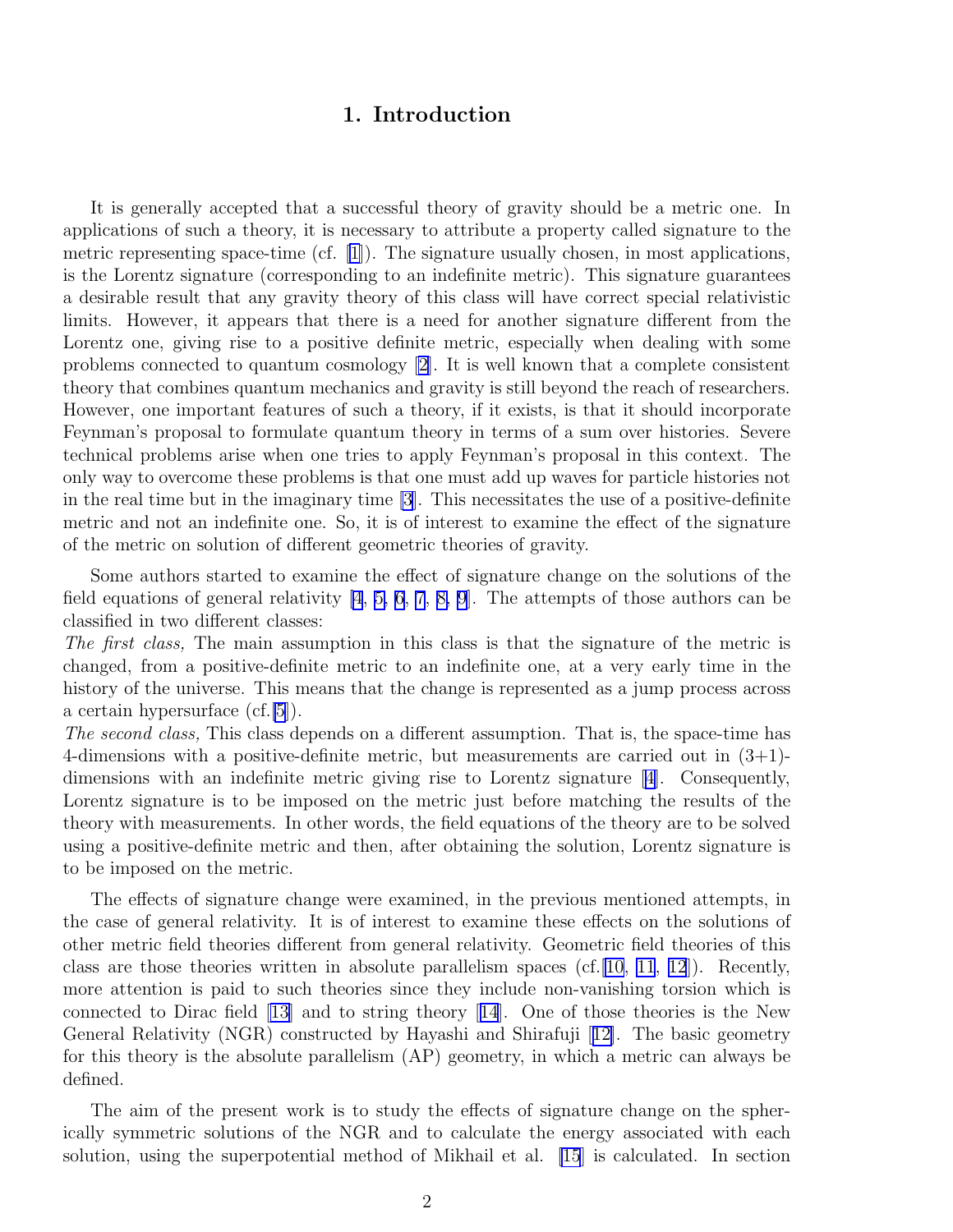2 we briefly review the field equations of NGR and the most general AP-structure having spherical symmetry, used for applications. To explore the effect of signature change on the solution, we are going, in section 3, to solve the field equations for the spherically symmetric structure, in two different cases. *Case I:* by imposing Lorentz signature , on the metric, from the beginning, i.e., before solving the field equations; *Case II:* we solve the field equation; using a positive-definite metric then we impose Lorentz signature to the solution obtained. In section 4 the energy associated with each solution is calculated using the superpotential method. We compare and discuss the results of section 3 and 4 in section 5.

### 2. NGR Field Equations and Geometric Structure

In 1979 Hayashi and Shirafuji constructed a theory which they called "The New General Relativity", (NGR). They have used an AP- space for its formulation, with the field variables being the 16 tetrad components  $(\underset{i}{\lambda}$  $(\mu^{\mu})^*$ . Assuming invariance under:

a) the group of general coordinate transformations, and

b) the group of global Lorentz transformations.

They wrote the general gravitational Lagrangian density quadratic in the torsion tensor as†

$$
\mathcal{L}_G = \sqrt{-g} \left[ \frac{R}{2\kappa} + d_1(t^{\mu\nu\lambda} t_{\mu\nu\lambda}) + d_2(C^{\mu} C_{\mu}) + d_3(a^{\mu} a_{\mu}) - d_4(C^{\mu} a_{\mu}) \right],
$$
 (1)

where  $d_1, d_2, d_3$  and  $d_4$  are dimensionless parameters of the theory <sup>‡</sup>, and

$$
t_{\mu\nu\lambda} \stackrel{\text{def.}}{=} \Lambda_{(\mu\nu)\lambda} - \frac{1}{3} g_{\lambda(\mu} C_{\nu}) + \frac{1}{3} g_{\mu\nu} C_{\lambda},
$$
  
\n
$$
\Lambda^{\lambda}{}_{\mu\nu} \stackrel{\text{def.}}{=} \Gamma^{\lambda}{}_{\mu\nu} - \Gamma^{\lambda}{}_{\nu\mu} = \lambda^{\lambda} (\lambda_{\mu,\nu} - \lambda_{\nu,\mu}), \qquad \text{(Torsion tensor)},
$$
  
\n
$$
\Gamma^{\lambda}{}_{\mu\nu} \stackrel{\text{def.}}{=} \lambda^{\lambda}{}_{\lambda} \lambda_{\mu,\nu}, \qquad \text{(Nonsymmetric connection)},
$$
  
\n
$$
C_{\mu} \stackrel{\text{def.}}{=} \Lambda^{\lambda}{}_{\mu\lambda}, \qquad \text{(Basic vector)},
$$
  
\n
$$
a_{\mu} \stackrel{\text{def.}}{=} \frac{1}{6} \epsilon_{\mu\nu\lambda\rho} \Lambda^{\nu\lambda\rho}, \qquad \text{(Axial vector)},
$$
  
\n
$$
\epsilon_{\mu\nu\lambda\rho} \stackrel{\text{def.}}{=} \sqrt{-g} \delta_{\mu\nu\lambda\rho}, \qquad \text{(Completely antisymmetric)},
$$
  
\n
$$
g_{\mu\nu} \stackrel{\text{def.}}{=} \lambda_{\mu} \lambda_{\nu}, \qquad \text{(Metric tensor)}, \qquad \text{(2)}
$$

 $\delta_{\mu\nu\lambda\rho}$  is the Levi-Civita antisymmetric tensor and R is the Ricci scalar.

<sup>\*</sup>Latin indices  $(i, j, k, \dots)$  designate the vector number, which runs from 0 to 3, while Greek indices  $(\mu, \nu, \rho, \cdots)$  designate the world-vector components running from 0 to 3. Latin indices  $(a, b, c, \cdots)$ , and Greek indices  $(\alpha, \beta, \gamma, \cdots)$ , run from 1 to 3.

<sup>&</sup>lt;sup>†</sup> Throughout this paper we use the relativistic units,  $c = G = 1$ . The Einstein constant  $\kappa$  is then  $8\pi$ . We will denote the symmetric part by the parentheses (), for example,  $A_{(\mu\nu)} \stackrel{\text{def.}}{=} (1/2)(A_{\mu\nu} + A_{\nu\mu})$  and the antisymmetric part by the brackets [],  $A_{\mu\nu}$  def.  $(1/2)(A_{\mu\nu} - A_{\nu\mu})$ .

<sup>&</sup>lt;sup>‡</sup> The dimensionless parameters  $c_i$  of Ref.[12] are here denoted by  $d_i$  for convenience.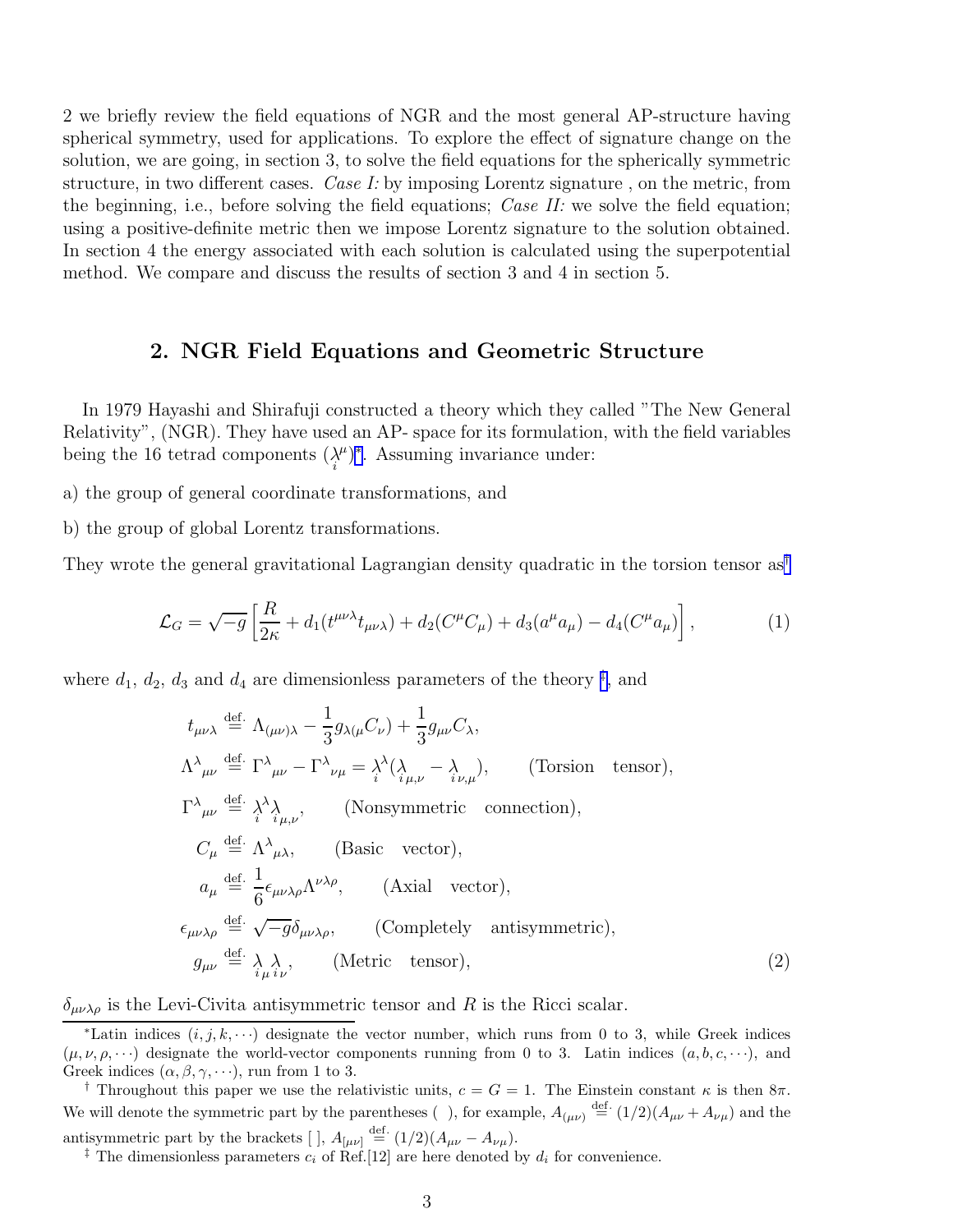By applying the variational principle to the Lagrangian (1), they obtained the field equation:

$$
I^{\mu\nu} = \kappa T^{\mu\nu},\tag{3}
$$

where,

$$
I^{\mu\nu} \stackrel{\text{def.}}{=} G^{\mu\nu} + 2\kappa \bigg[ D_{\lambda} F^{\mu\nu\lambda} - C_{\lambda} F^{\mu\nu\lambda} + H^{\mu\nu} - \frac{1}{2} g^{\mu\nu} L' \bigg],\tag{4}
$$

and

$$
F^{\mu\nu\lambda} \stackrel{\text{def.}}{=} \frac{1}{2} \lambda^{\mu} \frac{\partial L_G}{\partial \lambda_{i\nu,\lambda}} = -F^{\mu\lambda\nu},\tag{5}
$$

$$
H^{\mu\nu} \stackrel{\text{def.}}{=} \Lambda^{\rho\sigma\mu} F_{\rho\sigma}{}^{\nu} - \frac{1}{2} \Lambda^{\nu\rho\sigma} F^{\mu}{}_{\rho\sigma} = H^{\nu\mu},\tag{6}
$$

$$
L' \stackrel{\text{def.}}{=} \left[ d_1(t^{\mu\nu\lambda} t_{\mu\nu\lambda}) + d_2(C^{\mu} C_{\mu}) + d_3(a^{\mu} a_{\mu}) - d_4(C^{\mu} a_{\mu}) \right],\tag{7}
$$

$$
T^{\mu\nu} \stackrel{\text{def.}}{=} \frac{1}{\sqrt{-g}} \frac{\delta \mathcal{L}_M}{\delta_{i\nu}^{\lambda}} \lambda^{\mu}.
$$
 (8)

Here  $\mathcal{L}_M$  denotes the Lagrangian density of material fields, of which the energy-momentum tensor  $T^{\mu\nu}$  is nonsymmetric in general.

In the case of *static*, *spherically symmetric* space-time, with tetrad vector fields having a diagonal form, the field equations (4) have been exactly solved[[12](#page-14-0), [16\]](#page-14-0). The exact solution obtained is the same as that obtained by assuming the invariance under parity operation [[22](#page-14-0)].

In order to reproduce the correct Newtonian limit, the parameters  $d_1$  and  $d_2$  should satisfy the condition[[12\]](#page-14-0)

$$
d_1 + 4d_2 + 9d_1 d_2 = 0,\t\t(9)
$$

which is called the Newtonian approximation condition. This condition can be satisfied by taking,

$$
d_1 = -\frac{1}{3(1 - \epsilon)}, \quad d_2 = \frac{1}{3(1 - 4\epsilon)}, \tag{10}
$$

where  $\epsilon$  is a dimensionless parameter. Comparison with Solar - System observations indicates that  $|\epsilon|$  must be very small.

The structure of the AP-spaces with spherical symmetry has been studied by Robertson [[18](#page-14-0)]. The tetrad vectors defining completely this structure in Cartesian coordinates can be written as

$$
\begin{aligned}\n\lambda_0^0 &= A(r), \\
\lambda_0^\alpha &= D(r)X^\alpha, \\
\lambda_0^0 &= E(r)X^a \\
\lambda_0^\alpha &= \delta_a{}^\alpha B(r) + F(r)X^a X^\alpha + \epsilon_{a\alpha c} S(r)X^c,\n\end{aligned} \tag{11}
$$

where  $A(r)$ ,  $D(r)$ ,  $E(r)$ ,  $F(r)$ ,  $B(r)$  and  $S(r)$  are functions of the radial coordinate  $r = (X^a X^a)^{1/2}$ . It has been shown that [\[18\]](#page-14-0) :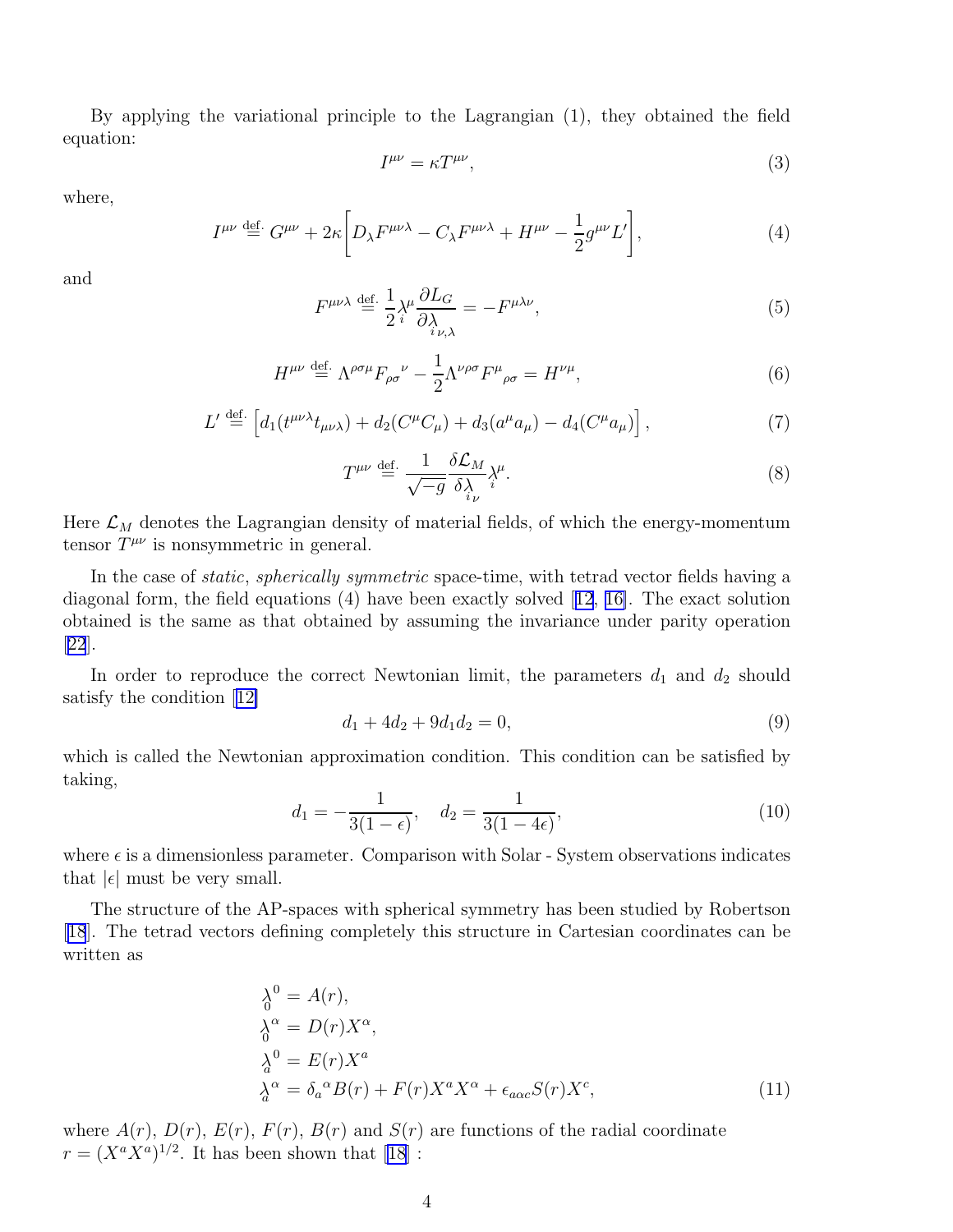1) Improper rotation is admitted if  $S(r)=0$ .

2) The functions  $E(r)$  and  $F(r)$  can be eliminated by mere coordinate transformations, leaving the tetrad in the simple form

$$
\begin{aligned}\n\lambda_0^0 &= A(r), \\
\lambda_0^\alpha &= D(r)X^\alpha, \\
\lambda_a^\alpha &= \delta_a^\alpha B(r).\n\end{aligned}
$$
\n(12)

It is of interest to point out that the tetrad vectors used previously to obtain an exact solution[[12\]](#page-14-0) is a special case of the tetrad (12) when the function  $D(r) = 0$ . Thus one may expect to obtain more general solutions when the tetrad (12) is applied to the field equations (4). The tetrad (12) can be written in the form:

$$
\begin{pmatrix}\nA(r) & D(r)r & 0 & 0 \\
0 & B(r)\sin\theta\cos\phi & \frac{B(r)}{r}\cos\theta\cos\phi & -\frac{B(r)\sin\phi}{r\sin\theta} \\
0 & B(r)\sin\theta\sin\phi & \frac{B(r)}{r}\cos\theta\sin\phi & \frac{B(r)\cos\phi}{r\sin\theta} \\
0 & B(r)\cos\theta & -\frac{B(r)}{r}\sin\theta & 0\n\end{pmatrix},
$$
\n(13)

in spherical polar coordinates  $(t, r, \theta, \phi)$ . Consequently, the metric tensor of the Riemannian space, associated with the AP-space  $(13)$  can be written in the form  $(u\sin(2))$ 

$$
g_{00} = \frac{(B(r)^2 + D(r)^2 r^2)}{A(r)^2 B(r)^2}, \quad g_{01} = g_{10} = -\frac{D(r)r}{A(r)B(r)^2}, \quad g_{11} = -\frac{1}{B(r)^2},
$$
  

$$
g_{22} = -\frac{r^2}{B(r)^2}, \quad g_{33} = \frac{r^2 \sin \theta^2}{B(r)^2}.
$$
 (14)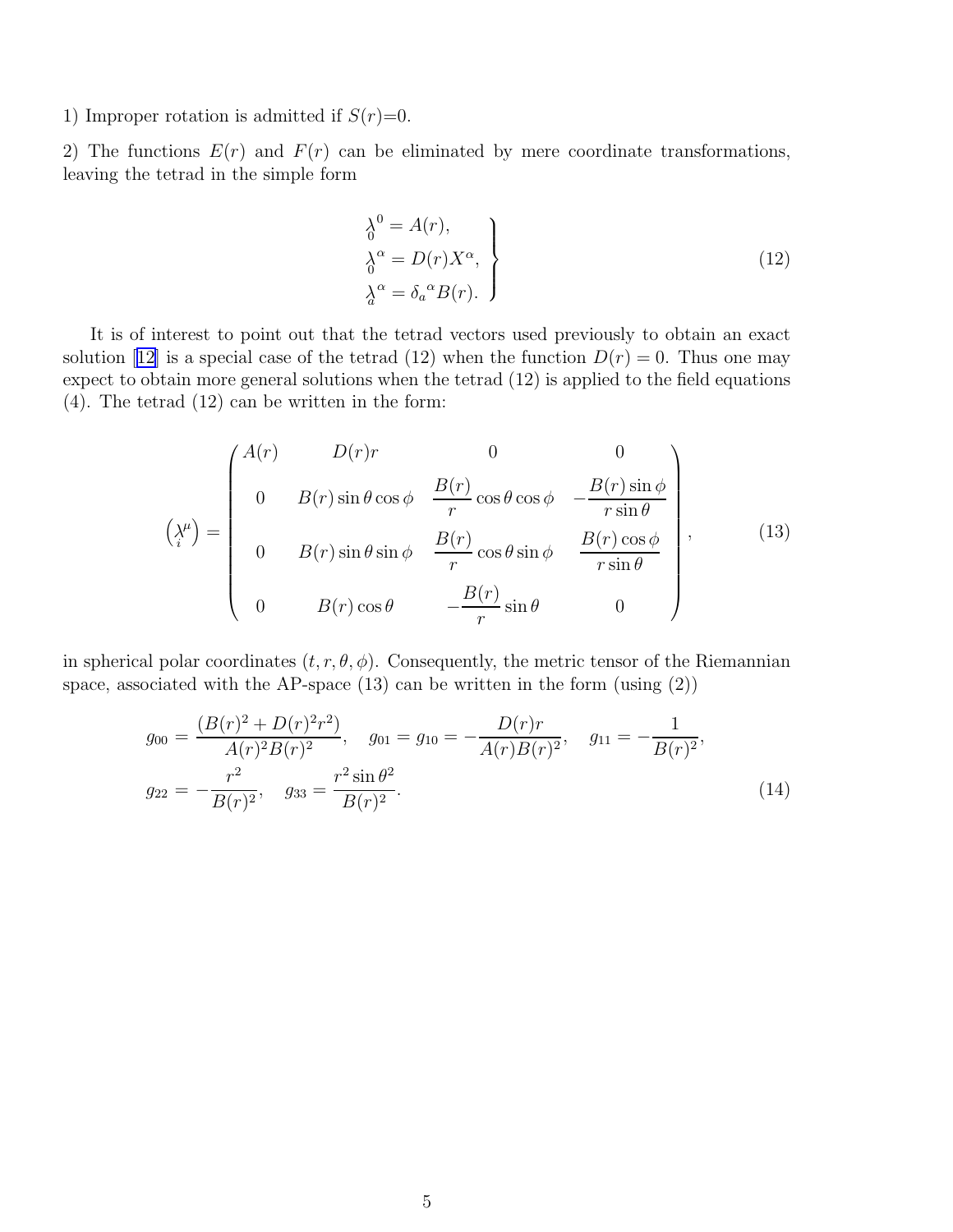## 3. Solution Of The Field Equation

For later convenience, we will redefine the functions A and D such that  $A \to c^*A$  and  $D \to c_1^*D$ . This will not affect the geometric structure (13). Now substituting into the field equations (4) using (13), we get the following set of differential equations  $(c^*$  and  $c_1^*$  are parameters)

$$
(-1 + \kappa(d_1 + 4d_2))c^{*2}A\left\{B^2\left(2\epsilon\left(\frac{A'}{A}\right)' + 2(1 - 2\epsilon)\left(\frac{B'}{B}\right)' + \frac{4}{r}\left[\epsilon\frac{A'}{A} + (1 - 2\epsilon)\frac{B'}{B}\right] - 2\epsilon\frac{A'B'}{AB}\right\}
$$

$$
-\epsilon\left(\frac{A'}{A}\right)^2 - (1 - 4\epsilon)\left(\frac{B'}{B}\right)^2 - 3\frac{(1 - \epsilon)c_1^{*2}D^2}{B^2}\right) + c_1^{*2}D^2r\left[l(r) - r\left(s(r) + b(r)\right)\right]\right\} = 0, \tag{15}
$$

$$
(-1 + \kappa(d_1 + 4d_2))c^*c_1^*AD\left\{B^2\left(2(1 - 2\epsilon)\frac{A'}{A} + 2\frac{B'}{B} - r\left(2(1 - 2\epsilon)\frac{A'B'}{AB} + \epsilon\left(\frac{A'}{A}\right)^2 + \left(\frac{B'}{B}\right)^2 + 3\frac{(1 - \epsilon)c_1^{*2}D^2}{B^2}\right)\right) - c_1^{*2}D^2r^2\left[r\left(s(r) + b(r)\right) - l(r)\right]\right\} = 0,
$$
\n(16)

$$
(-1 + \kappa(d_1 + 4d_2))c^*c_1^*AD\left\{B^2 \left[2(1 - 2\epsilon)\frac{A'}{A} + 2(1 - 3\epsilon)\frac{B'}{B} + 8\epsilon\frac{D'}{D}\right] - B^2r\left(2(1 - 3\epsilon)\frac{A'B'}{AB}\right)\right\} + \epsilon\left(\frac{A'}{A}\right)^2 + (1 - 6\epsilon)\left(\frac{B'}{B}\right)^2 + 2\epsilon\frac{A'D'}{AD} + 2\epsilon\frac{B''}{B} + 6\epsilon\frac{B'D'}{BD} - 2\epsilon\frac{D''}{D} + 3\frac{(1 - \epsilon)c_1^*2D^2}{B^2} - c_1^*2D^2r^2\left[r\left(s(r) + b(r)\right) - l(r)\right]\right\} = 0,
$$
\n(17)

$$
(-1 + \kappa(d_1 + 4d_2)) \left\{ B^2 c_1^{\star 2} D^2 r \left[ 2(2 - 3\epsilon) \frac{A'}{A} + 2(4 - 3\epsilon) \frac{B'}{B} - 2(1 - \epsilon) \frac{D'}{D} \right] \right\}
$$
  
\n
$$
-B^2 c_1^{\star 2} D^2 r^2 \left( 2(2 - 3\epsilon) \frac{A'B'}{AB} + 2\epsilon \left( \frac{A'}{A} \right)^2 + (4 - 3\epsilon) \left( \frac{B'}{B} \right)^2 - 2\epsilon \frac{A'D'}{AD} - 2(1 - \epsilon) \frac{B'D'}{BD} + \epsilon \left( \frac{D'}{D} \right)^2
$$
  
\n
$$
+3 \frac{(1 - \epsilon)c_1^{\star 2} D^2}{B^2} \right) + B^4 \left[ 2(1 - 2\epsilon) \frac{A'B'}{AB} + \epsilon \left( \frac{A'}{A} \right)^2 + \left( \frac{B'}{B} \right)^2 - \frac{2}{r} \left( (1 - 2\epsilon) \frac{A'}{A} + \frac{B'}{B} \right)
$$
  
\n
$$
+3 \frac{(1 - \epsilon)c_1^{\star 2} D^2}{B^2} \right] + c_1^{\star 4} D^4 r^3 \left[ r \left( s(r) + b(r) \right) - l(r) \right] \bigg\} = 0,
$$
  
\n(18)

$$
(-1 + \kappa(d_1 + 4d_2))B^2 \left\{ c_1^{\star 2} D^2 \left[ (1 - 2\epsilon) \frac{A''}{A} - 3(1 - 2\epsilon) \frac{A'B'}{AB} - (2 - 5\epsilon) \left( \frac{A'}{A} \right)^2 - 5(1 - \epsilon) \left( \frac{B'}{B} \right)^2 \right. \right\}
$$

$$
+ (3 - 8\epsilon) \frac{A'D'}{AD} - 2(1 - 2\epsilon) \frac{B''}{B} + (5 - 8\epsilon) \frac{B'D'}{BD} - (1 - 2\epsilon) \frac{D''}{D} - (1 - 3\epsilon) \left( \frac{D'}{D} \right)^2 \right]
$$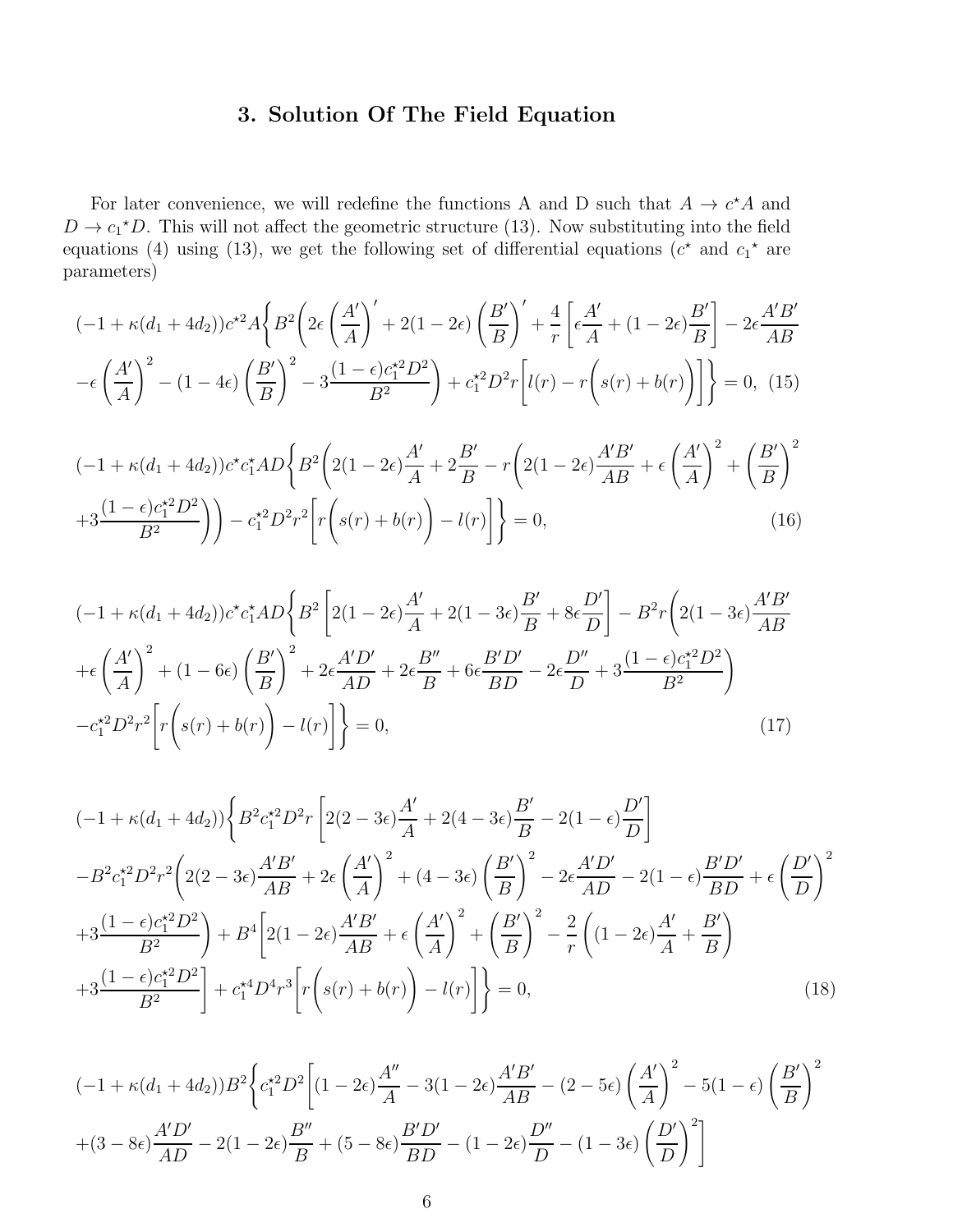$$
+\frac{c_1^{\star 2}D^2}{r}\left(4(1-2\epsilon)\frac{A'}{A}+8(1-\epsilon)\frac{B'}{B}-2(3-5\epsilon)\frac{D'}{D}\right)+\frac{B^2}{r^2}\left((1-2\epsilon)\frac{A''}{A}-2\epsilon\frac{A'B'}{AB}-(2-5\epsilon)\left(\frac{A'}{A}\right)^2-\\-\left(\frac{B'}{B}\right)^2+\frac{B''}{B}+\frac{1}{r}\left[(1-2\epsilon)\frac{A'}{A}+\frac{B'}{B}\right]-3\frac{(1-\epsilon)c_1^{\star 2}D^2}{B^2}\right)\bigg}=0,
$$
\n(19)

where,

$$
\epsilon \stackrel{\text{def.}}{=} \frac{\kappa(d_1 + d_2)}{(-1 + \kappa(d_1 + 4d_2))},
$$
  
\n
$$
l(r) \stackrel{\text{def.}}{=} 2(1 - \epsilon) \left[ \frac{A'}{A} + 3\frac{B'}{B} - \frac{D'}{D} \right],
$$
  
\n
$$
s(r) \stackrel{\text{def.}}{=} \left[ \epsilon \left( \frac{A'}{A} \right)^2 + 3(1 - \epsilon) \left( \frac{B'}{B} \right)^2 + \epsilon \left( \frac{D'}{D} \right)^2 \right],
$$
  
\n
$$
b(r) \stackrel{\text{def.}}{=} 2 \left[ (1 - \epsilon) \frac{A'B'}{AB} - \epsilon \frac{A'D'}{AD} - (1 - \epsilon) \frac{B'D'}{BD} \right],
$$
\n(20)

and  $A' \triangleq \frac{dA}{dr}$ ,  $B' \triangleq \frac{dB}{dr}$  and  $D' \triangleq \frac{dD}{dr}$  $\frac{dE}{dr}$ .

We are going to find a general solution of the differential equations (15)-(19) following the method given by Mazunder and Ray[[19](#page-14-0)] for two cases, i.e, the indefinite and positivedefinite cases.

*Case I: indefinite metric*

In this case we take the value of  $c^* = c_1^* = \sqrt{-1}$ . Using (15), (16) (taking  $\epsilon = 0$ , to simplify the equations) we get

$$
(rB' - B)BA' + (BB'' - B'^2)rA + ABB' = 0,
$$
\n(21)

equation (21) can be integrated to give the function A, in terms of the unknown function B, in the form

$$
A = \frac{k_1}{\left(1 - \frac{rB'}{B}\right)},\tag{22}
$$

 $k_1$  being a constant of integration.

From (15), using (22), we get after some rearrangements:

$$
D^{2} \left( 2BB''r^{3} - 5B'^{2}r^{3} - 3rB^{2} + 8r^{2}BB' \right) + DD' \left( 2BB'r^{3} - 2r^{2}B^{2} \right) + 2rB^{3}B'' - 3rB'^{2}B^{2} + 4B^{3}B' = 0.
$$
 (23)

Using the transformation,

$$
B = e^{\alpha}, \quad z = \ln r, \quad D^2 = \beta,
$$
\n<sup>(24)</sup>

then (23) will give,

$$
(2\alpha_{zz} - 3\alpha_z^2 + 6\alpha_z - 3) + \frac{\beta_z}{\beta} (\alpha_z - 1) - \frac{1}{\beta} e^{(2\alpha - 2z)} (2\alpha_{zz} - \alpha_z^2 + 2\alpha_z) = 0, \tag{25}
$$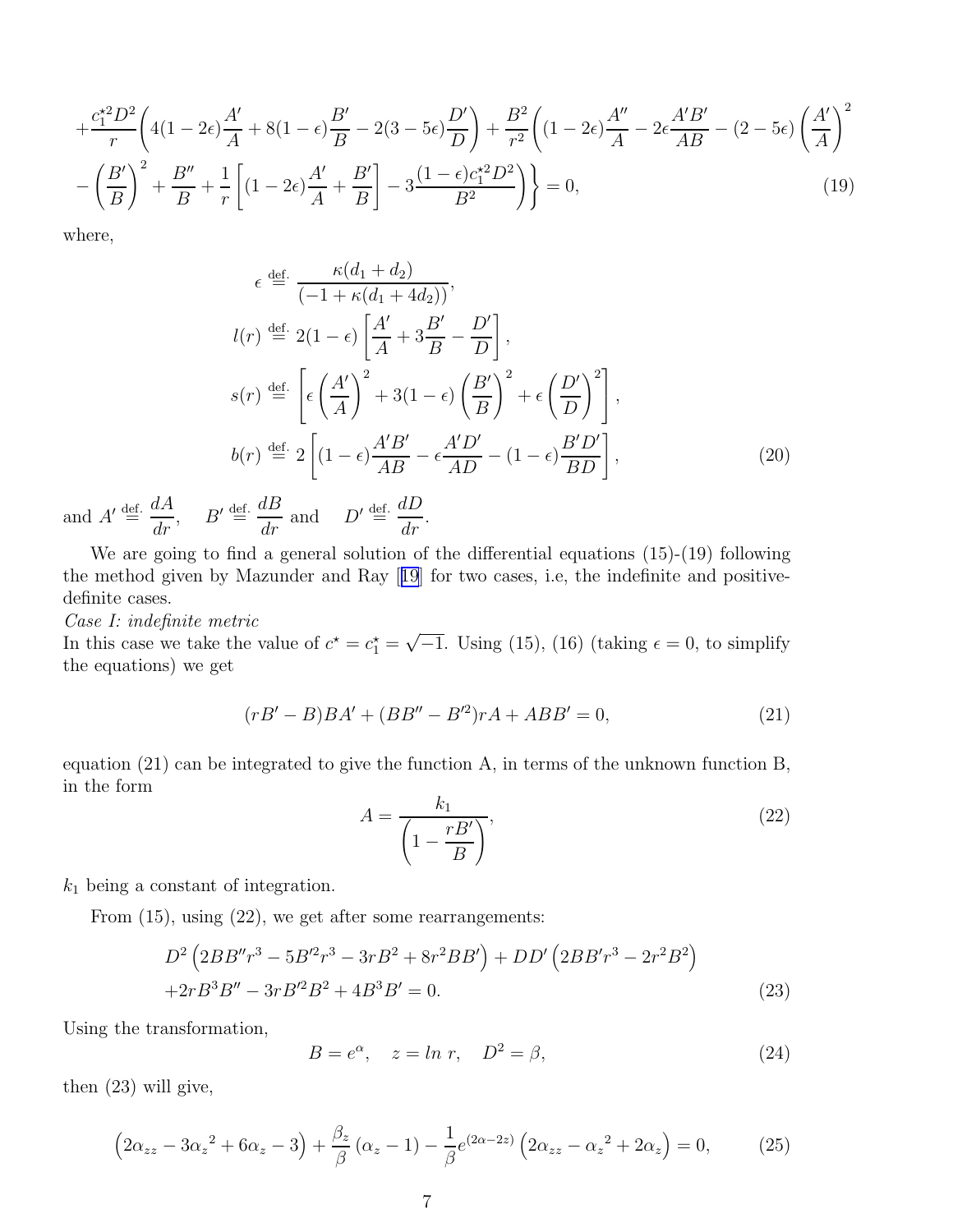where  $\alpha_z =$  $d\alpha$  $\frac{d\alpha}{dz}$ . Now the solution of (25) can be written in the form

$$
\beta = D^2 = \frac{e^{3(\alpha - z)}}{(1 - \alpha_z)^2} \left\{ k_2 + \alpha_z (\alpha_z - 2) e^{(z - \alpha)} \right\},\tag{26}
$$

 $k_2$  being another constant of integration. Using  $(24)$ , we rewrite  $(26)$  in the form

$$
D^2 = \frac{1}{\left(1 - \frac{rB'}{B}\right)^2} \left(\frac{B}{r}\right)^3 \left\{k_2 + \frac{rB'}{B} \left(\frac{rB'}{B} - 2\right) \frac{r}{B}\right\},\tag{27}
$$

in terms of the arbitrary function B. Hence we obtain the general solution of the field equations (15)-(19) in the case  $c^* = c_1^* = \sqrt{-1} = i$  in terms of an arbitrary function B for the special case  $\epsilon = 0$ .

The line - element in this case is given by

$$
dS^{2} = -\frac{(B^{2} - D^{2}r^{2})}{A^{2}B^{2}}dt^{2} - 2\frac{Dr}{AB^{2}}drdt + \frac{1}{B^{2}}\left(dr^{2} + r^{2}d\Omega^{2}\right),
$$
 (28)

where

$$
d\Omega^2 = d\theta^2 + \sin\theta^2 d\phi^2. \tag{29}
$$

Using the coordinate transformation [\[20\]](#page-14-0)

$$
dT = dt + \frac{DrA}{B^2 - D^2r^2}dr, \quad \xi = \frac{(B^2 - D^2r^2)}{A^2B^2}, \quad and \quad R = \frac{r}{B},
$$
 (30)

then we can eliminate the cross term in (28), and we finally get

$$
dS^2 = -\xi dT^2 + \frac{1}{\xi}dR^2 + R^2d\Omega^2.
$$
 (31)

Using  $(22)$ ,  $(27)$ , the terms containing the derivatives of the arbitrary function B cancel out and we finally get,

$$
\xi(R) = \left(1 - \frac{k_2}{R}\right). \tag{32}
$$

Taking  $k_2 = 2m$ , then (31) will give rise to the Schwarzschild metric. Thus in this case, i.e. indefinite metric, we get nothing more than the Schwarzschild field as a solution of the NGR field equations.

The tetrad (13) in *Case I* has been subject to two steps of coordinate transformations from  $(t, r, \theta, \phi)$  to  $(T, R, \theta, \phi)$ . We now apply a further transformation from  $(T, R, \theta, \phi)$  to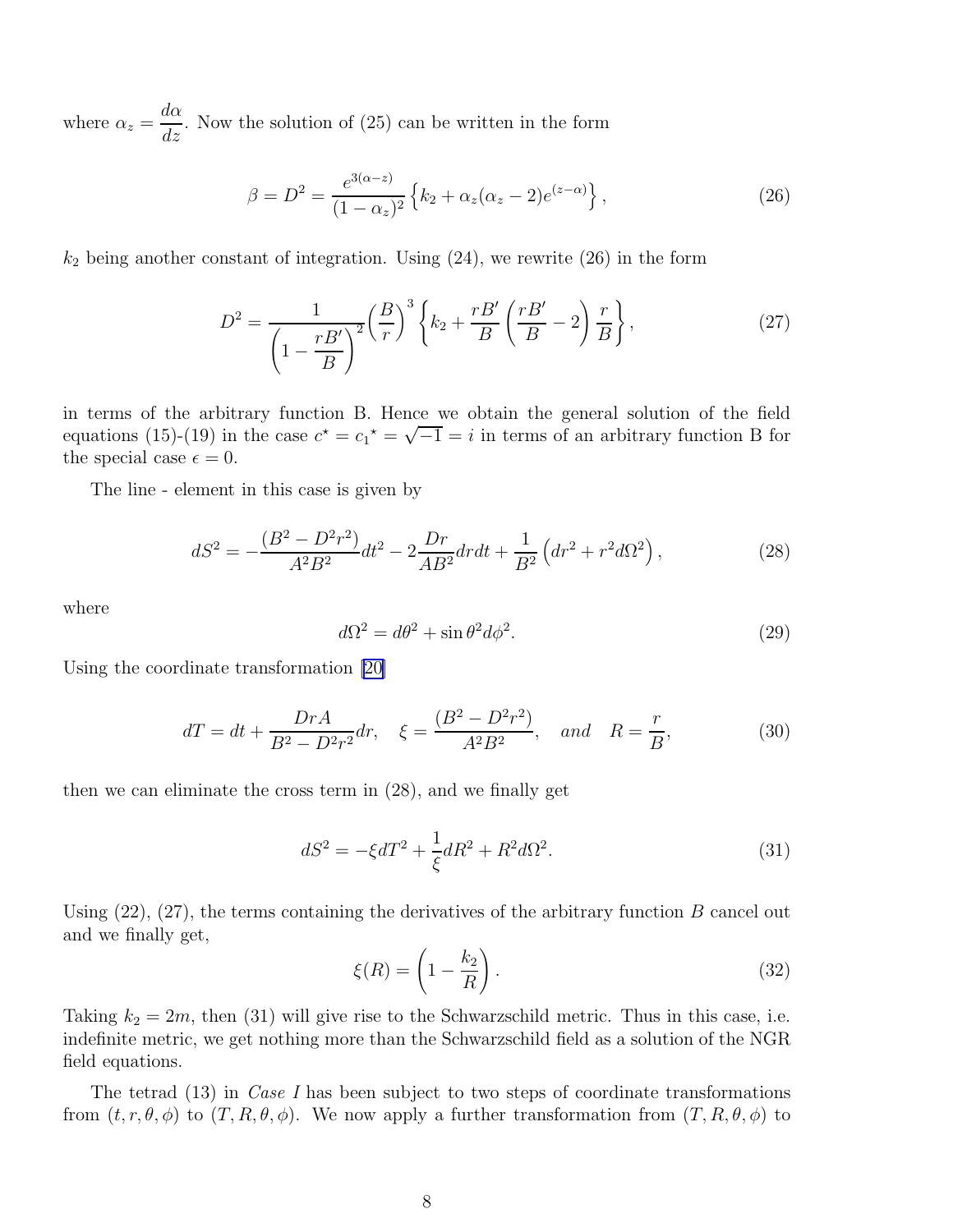the Cartesian coordinate  $(T, X^a)$  with  $a = 1, 2$ , and 3. The tetrad can be shown to have the form

$$
\lambda_0^0 = \frac{(1 - rB')}{\left(1 - \frac{2m}{r}\right)},
$$
  
\n
$$
\lambda_0^\alpha = \frac{x^\alpha}{r^{3/2}} \sqrt{2m + B'^2 r^3 - 2B' r^2},
$$
  
\n
$$
\lambda_0^0 = \frac{ix^\alpha}{r} \frac{\sqrt{2m + B'^2 r^3 - 2r^2 B'}}{(r - 2m)},
$$
  
\n
$$
\lambda_0^\alpha = -i \frac{(B' x^\alpha x^\alpha - r)}{r}.
$$
\n(33)

Tetrad (33) will be used latter in the calculations of the energy for the case of indefinite metric.

*Case II: positive definite*

As we mentioned before, in this case we are going to postpone the insertion of Lorentz signature till we find the solution of the field equations (15)-(19). This can be achieved by taking  $c^* = c_1^* = 1$ . Following the same procedure as in *Case I*, (taking  $\epsilon = 0$ ), we get from (15) and (16)

$$
(rB' - B)BA' + (BB'' - B'^2)rA + ABB' = 0,
$$
\n(34)

which can be integrated to give

$$
A = \frac{\tilde{K}_1}{\left(1 - \frac{rB'}{B}\right)},\tag{35}
$$

 $\tilde{K_1}$  being a constant of integration. Using (15) and (35) we get after some rearrangement,

$$
D^{2} \left\{ 2BB''r^{3} - 5B'^{2}r^{3} - 3rB^{2} + 8r^{2}BB' \right\}
$$
  
+ 
$$
DD' \left( 2BB'r^{3} - 2r^{2}B^{2} \right) + 2rB^{3}B'' - 3rB'^{2}B^{2} + 4B^{3}B' = 0.
$$
 (36)

Using transformation (24), we get

$$
(2\alpha_{zz} - 3\alpha_z^2 + 6\alpha_z - 3) + \frac{\beta_z}{\beta}(\alpha_z - 1) + \frac{1}{\beta}e^{(2\alpha - 2z)}(2\alpha_{zz} - \alpha_z^2 + 2\alpha_z) = 0, \qquad (37)
$$

where  $\alpha_z$  is defined above. The solution of (37) is given by,

$$
\beta = D^2 = \frac{e^{3(\alpha - z)}}{(1 - \alpha_z)^2} \left\{ \tilde{K_2} - \alpha_z (\alpha_z - 2) e^{(z - \alpha)} \right\},\tag{38}
$$

where  $\tilde{K}_2$  is another constant of integration. Hence the general solution, having spherical symmetry, of the system  $(15)-(19)$  is given by,

$$
A = \frac{\tilde{K_1}}{\left(1 - \frac{rB'}{B}\right)},
$$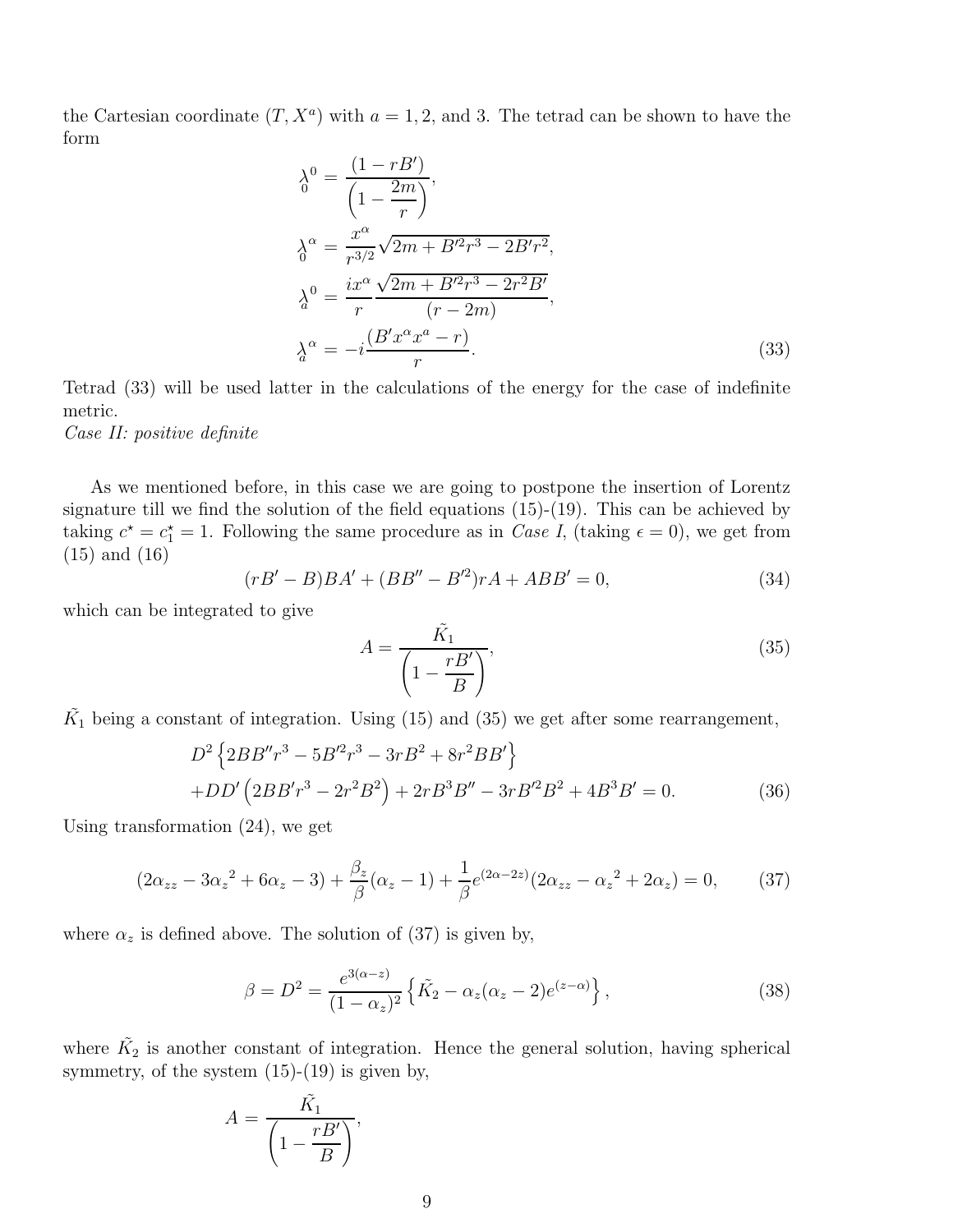$$
D^2 = \frac{1}{\left(1 - \frac{rB'}{B}\right)^2} \left(\frac{B}{r}\right)^3 \left\{\tilde{K}_2 - \frac{rB'}{B}\left(\frac{rB'}{B} - 2\right)\frac{r}{B}\right\}.
$$
 (39)

It is clear from (39) that as  $r \to \infty$ ,  $\tilde{K_1} = 1$ . Since B is an arbitrary function, we are going to consider the following case.

If we take the arbitrary function  $B$  in the form

$$
B = \frac{1}{\left(1 + \frac{c_1}{r^2}\right)^{1/2}},\tag{40}
$$

where  $c_1$  is a constant, then substituting (40) in (39), we get

$$
A = \left(1 + \frac{c_1}{r^2}\right)
$$
  

$$
D^2 = \frac{\tilde{K_2}(r^2 + c_1)^{3/2} + c_1(2r^2 + c_1)}{r^4(r^2 + c_1)}.
$$
 (41)

It is of interest to note that a solution similar to that given by (40) and (41) was obtained before by one of the authors[[20](#page-14-0)] in case of the generalized field theory. From now on, we will take into account Lorentz signature for the solution (40) and (41). Using (14) the line-element, in which Lorentz signature is inserted can be written in the form,

$$
dS^{2} = -\frac{(B^{2} - D^{2}r^{2})}{A^{2}B^{2}}dt^{2} - 2\frac{Dr}{AB^{2}}drdt + \frac{1}{B^{2}}\left(dr^{2} + r^{2}d\Omega^{2}\right).
$$
 (42)

We can eliminate the cross term from  $(42)$ , by using the coordinate transformation  $(30)$ ,

$$
d\tilde{T} = dt - \frac{DrA}{(B^2 - D^2r^2)}dr, \quad \eta = \frac{(B^2 - D^2r^2)}{A^2B^2}, \quad and \quad \tilde{R} = \frac{r}{B},
$$
 (43)

then we finally get

$$
dS^2 = -\eta d\tilde{T}^2 + \frac{1}{\eta}d\tilde{R}^2 + \tilde{R}^2d\Omega^2.
$$
\n(44)

Using  $(40)$  and  $(41)$ , we get

$$
\eta(\tilde{R}) = \left(1 - \frac{\tilde{K}_2}{\tilde{R}} - \frac{4c_1}{\tilde{R}^2} + \frac{2c_1^2}{\tilde{R}^4}\right),\tag{45}
$$

which is different from Schwarzschild metric.

Tetrad (13) in *Case II* has been subject to two steps of coordinate transformations from  $(t, r, \theta, \phi)$  to  $(\tilde{T}, \tilde{R}, \theta, \phi)$ . We now apply a further transformation from  $(\tilde{T}, \tilde{R}, \theta, \phi)$  to the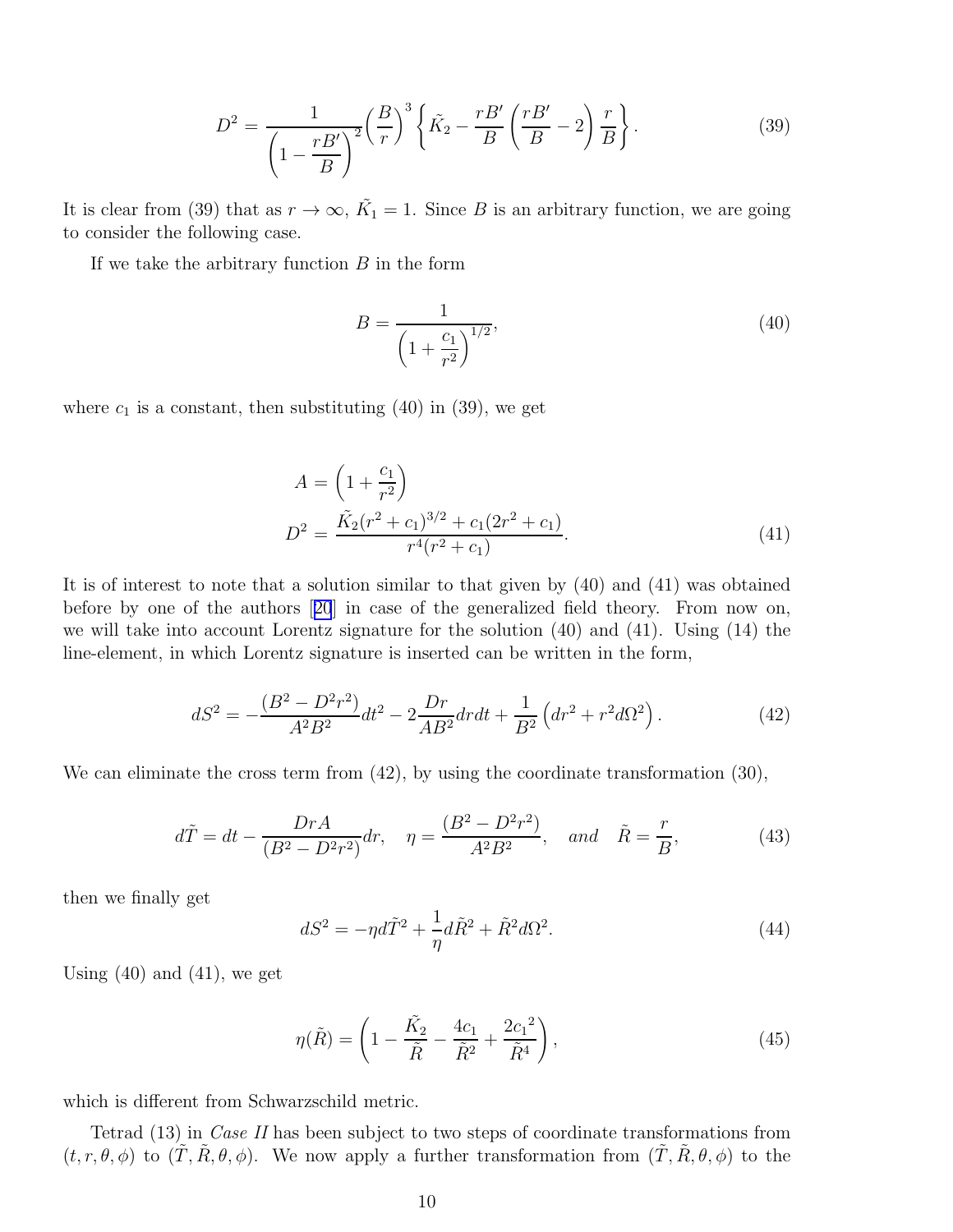Cartesian coordinate  $(\tilde{T}, X^a)$  with  $a = 1, 2$ , and 3. The tetrad can be shown to have the form

$$
\lambda_0^0 = \frac{(1 - \frac{c_1}{r^2})}{(1 - \frac{k_2}{r} - \frac{4c_1}{r^2} + \frac{2c_1^2}{r^4})},
$$
\n
$$
\lambda_0^\alpha = -\frac{x^\alpha}{r^{3/2}} \left( k_2 + \frac{2c_1}{r} - \frac{c_1^2}{r^3} \right),
$$
\n
$$
\lambda_0^0 = -i \frac{x^\alpha}{r^{3/2}} \frac{\left( k_2 + \frac{2c_1}{r} - \frac{c_1^2}{r^3} \right)}{\left( 1 - \frac{k_2}{r} - \frac{4c_1}{r^2} + \frac{2c_1}{r^4} \right)},
$$
\n
$$
\lambda_0^\alpha = -i \frac{(c_1 x^\alpha x^\alpha - r^4)}{r^4}.
$$
\n(46)

Tetrad (46) in its Cartesian form will be used in the next section in the calculation of the energy for the positive-definite case. It is of interest to note that the Schwarzschild metric can be obtained in this case upon taking  $c_1 = 0$ .

### 4. Calculations of Energy

In this section we are going to calculate the energy associated with the two solutions obtained in the previous section using the superpotential method given by Mikhail[[15](#page-14-0)].

The superpotential of Møller theory [\[11](#page-14-0)] is given by Mikhail et al. [\[15\]](#page-14-0) as

$$
\mathcal{U}_{\mu}^{\ \nu\lambda} \stackrel{\text{def.}}{=} \frac{\sqrt{-g}}{2\kappa} P_{\chi\rho\sigma}^{\ \tau\nu\lambda} \left[ C^{\rho} g^{\sigma\chi} g_{\mu\tau} - \lambda g_{\mu\tau} \gamma^{\chi\rho\sigma} - (1 - 2\lambda) g_{\mu\tau} \gamma^{\sigma\rho\tau} \right],\tag{47}
$$

where  $P_{\chi\rho\sigma}^{\quad \tau\nu\lambda}$  is

$$
P_{\chi\rho\sigma}^{\quad \tau\nu\lambda} \stackrel{\text{def.}}{=} \delta_{\chi}^{\quad \tau} g_{\rho\sigma}^{\quad \nu\lambda} + \delta_{\rho}^{\quad \tau} g_{\sigma\chi}^{\quad \nu\lambda} - \delta_{\sigma}^{\quad \tau} g_{\chi\rho}^{\quad \nu\lambda}, \tag{48}
$$

with  $g_{\rho\sigma}^{\nu\lambda}$  being a tensor defined by

$$
g_{\rho\sigma}{}^{\nu\lambda} \stackrel{\text{def.}}{=} \delta_{\rho}{}^{\nu} \delta_{\sigma}{}^{\lambda} - \delta_{\sigma}{}^{\nu} \delta_{\rho}{}^{\lambda},\tag{49}
$$

and  $\gamma^{\chi\rho\sigma}$  is the contorsion defined by

$$
\gamma_{\mu\nu\rho} \stackrel{\text{def.}}{=} \lambda_{\mu i \nu; \rho},\tag{50}
$$

and  $\lambda$  is a free dimensionless parameter. The energy is given by the surface integral (cf. [[15](#page-14-0)])

$$
E \stackrel{\text{def.}}{=} \lim_{\rho \to \infty} \int_{\rho = constant} \mathcal{U}_0^{0\alpha} n_{\alpha} dS,\tag{51}
$$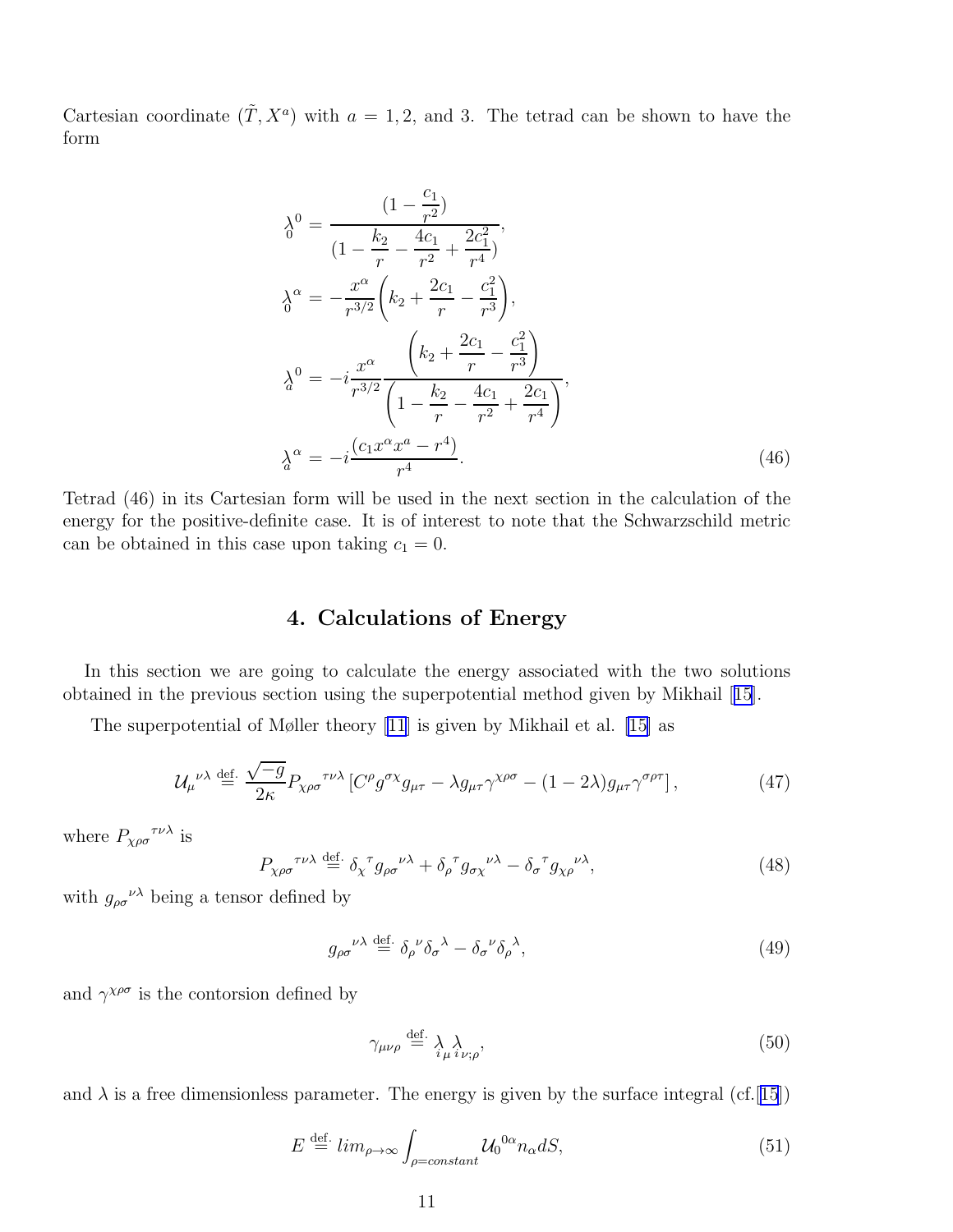where  $n_{\alpha}$  is the unit 3-vector normal to the surface element dS. The superpotential associated with the solution in the case of indefinite metric  $(33)$  is given by

$$
\mathcal{U}_0^{0\alpha} = \frac{X^{\alpha}}{4\pi r^3} \left[ 2m - r^2 B' \right]. \tag{52}
$$

Substituting (52) into (51), we obtain

$$
E(r) = 2m - B'r^2. \tag{53}
$$

It is clear from (53) that the energy associated with (33) is dependent on the arbitrary function  $B(r)$  which does not appear in the line-element (31) but appears in the tetrad (33).

For the case of positive-definite solution (46), the superpotential is given by

$$
\mathcal{U}_0^{0\alpha} = \frac{X^{\alpha}}{4\pi r^3} \left[ k_2 + \frac{3c_1}{r} \right]. \tag{54}
$$

Substituting (54) into (51), we obtain

$$
E(r) = k_2 + \frac{3c_1}{r}.\tag{55}
$$

#### 5. Comparison and Discussion

In the present work we have studied the effect of signature change on the solutions of the field equations of NGR. As is pointed out in[[12](#page-14-0)], NGR is a gravitational theory formulated using the AP-space. Any AP-structure is defined completely, in 4-dimensions, by a tetrad vector field subject to the AP-condition as stated in section 2. The importance of examining gravity theory written in this geometry is that tetrads play an important role in many aspects, e.g. they are used as fundamental variables in the attempts to quantize gravity [[13](#page-14-0)]. So, one expects to get, using such theories, more information about gravity than those obtained from general relativity. This is one of the goals of the present study. In order to compare the results obtained with the corresponding results of general relativity, we have chosen the case having spherical symmetry for application. Also we have solved the field equations of NGR in free space, i.e.  $T^{\mu\nu} = 0$ .

As mentioned in the introduction, there are two philosophies behind the idea of signature change. The first assumes that the change of signature, from a positive -definite 4-dimensions to an indefinite (3+1)-dimensions, occurred at a certain epoch when the universe was younger, i.e. it occurred on a hypersurface of the space-time (cf. [\[5, 6, 7](#page-14-0), [8](#page-14-0)]). The second philosophy assumes that the universe has a positive-definite metric, always and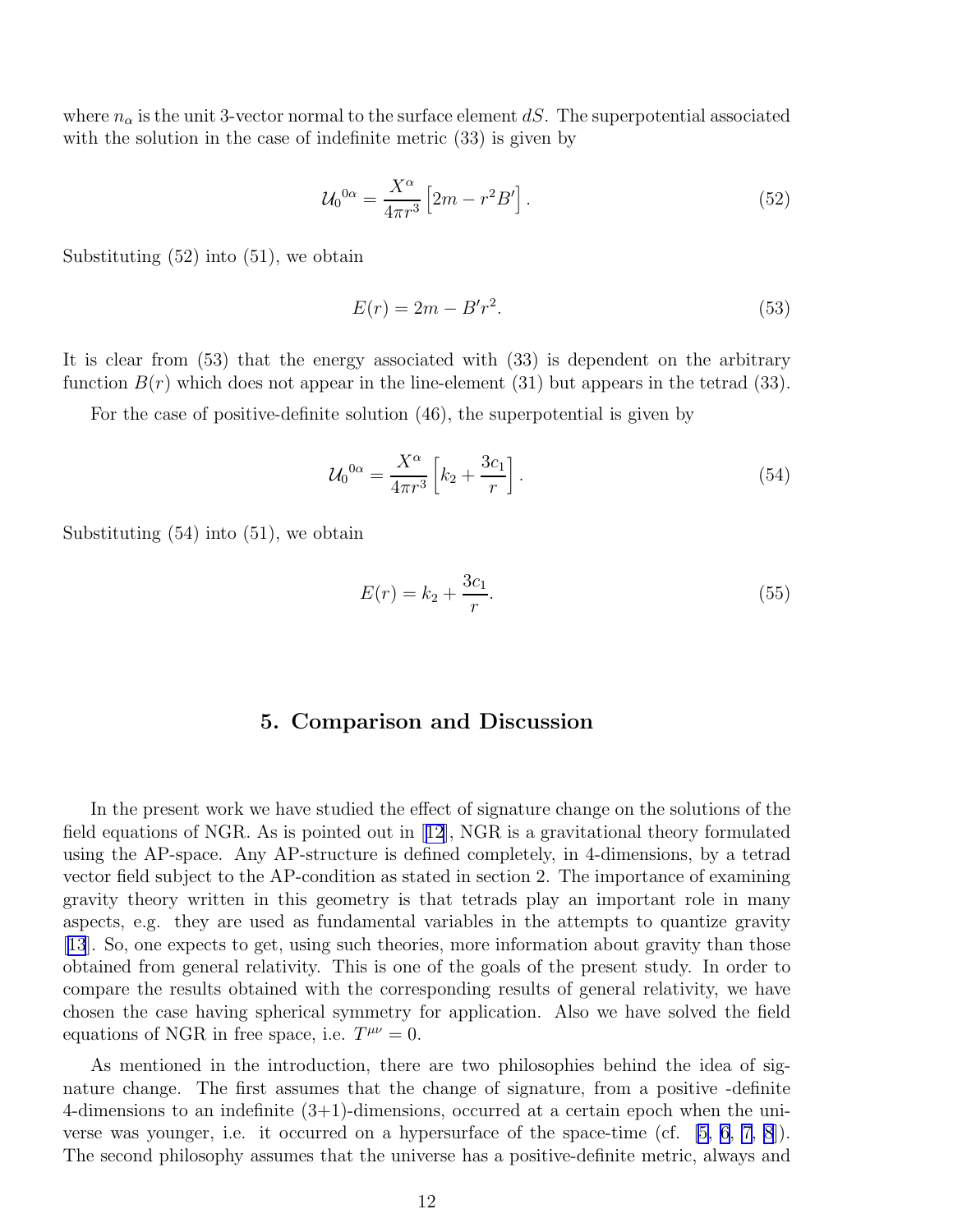everywhere, with 4-dimensions while our measurements and observations are carried out in  $(3+1)$ -dimensionswith an indefinite metric [[4\]](#page-14-0). Consequently, there is no need to impose the Lorentz signature on the metric (from which we formulate the differential equations) before solving these equations but this signature is to be imposed on the solutions of these equations, i.e. just before matching the results of the theory with measurements and observations. Although the first approach has some advantages, yet there is a singularity at the change surface[[7\]](#page-14-0). Using the second philosophy, one can overcome this difficulty.

Calculations in the present work have been done following the second philosophy. To study the effect of signature change, we have solved the field equations of NGR in two different cases. In the first case we have imposed the Lorentz signature on the metric (imaginary tetrad) before formulating the differential equations as usually done in the scheme of GR. In the second case we have formulated and solved the differential field equations using a positive-definite metric (real tetrad), then we imposed the Lorentz signature on the solution obtained in order to compare the results with the well known physics of GR. The same procedure has been previously used in the case of general relativity [\[4](#page-14-0)]. The results obtained are similar to those obtained from general relativity. Table I summarizes these results and compares them with those previously obtained by Hayashi and Shirafuji [\[12\]](#page-14-0).

|                           | Case I                     | Case II            | Hayashi-Shirafuji solution |
|---------------------------|----------------------------|--------------------|----------------------------|
| Tetrad $\lambda$          | imaginary, non-diagonal    | real, non-diagonal | imaginary, diagonal        |
| Metric                    | indefinite                 | $+ve$ definite     | indefinite                 |
| Number of solution        | one                        | many               | one                        |
| Schwarzschild solution    | yes                        | ves                | yes                        |
| Second-order skew tensors | some identically vanishing | all non-vanishing  | all vanishing              |

Table 1: Comparison between the present solutions and Hayashi-Shirafuji Solution

From table I it is clear that, although the Schwarzschild metric is obtained in the three cases, these cases are associated with different sets of second-order skew tensors. As it is clear, the diagonal tetrad used by Hayashi and Shirafuji [\[12](#page-14-0)] does not produce any skew tensors of the second order. So, if some physics is to be attributed to these skew tensors, then the physical contents of the three cases, given in table II are quite different. The role of these second-order skew tensors is totally obscured in the case of Riemannian geometry, since such tensors are not defined in this geometry. For this reason general relativity was written in the AP-geometry when examining the effect of signature change[[4](#page-14-0)]. It can be shown that the non-vanishing second-order skew tensors depend on the function  $D(r)$ , whose vanishing will give rise to the vanishing of those skew tensors. The role of such tensors can be clarified if field theory dealing with other interactions together with gravity. Such a situation was achieved in the case of the generalized field theory[[10](#page-14-0)]. Referring to the discussion given in [[4, 20, 21](#page-14-0)], it is shown that the non-vanishing skew tensors are related to the electromagnetic field.

On the other hand, in the solution given by (40) and (41) there are two different constants of integration  $c_1$  and  $\tilde{K}_2$ . If we take  $c_1 = 0$ , the solution will give rise to the Schwarzschild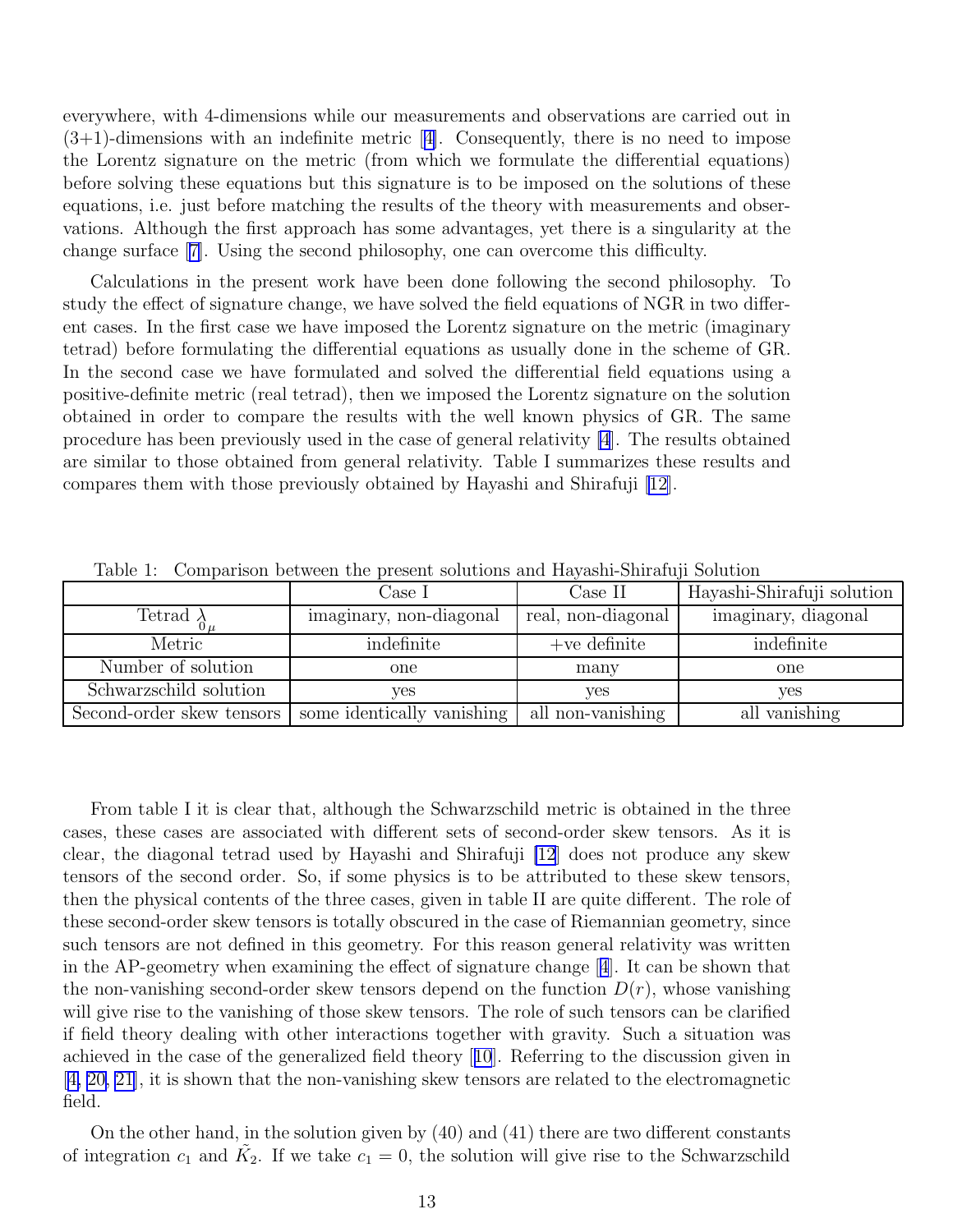metric. Then, we can identify  $\tilde{K_2}$  with the geometric mass of the source of the gravitational field. While, if  $c_1 \neq 0$ , then if we evaluate the metric (49) far from the source of the field, i.e. neglecting the term O 1  $(\tilde{R}^4)$ , the metric will be similar to Reissner-Nordström metric. This may indicate that the constant  $c_1$  can be related to the electric charge of the source.

To investigate the structure of the two solutions  $(22)$ ,  $(27)$  and  $(40)$ ,  $(41)$  we make a physical application by calculating the energy associated with these two solutions using the superpotential potential method given by Mikhail et al.[[15\]](#page-14-0). We transform the tetrad which gives the Schwarzschild solution to the Cartesian form to calculate the energy. As is clear from (53) the energy depends on the arbitrary function  $B(r)$ . If the asymptotic behavior is of  $O(1/r)$  then the form of the energy becomes  $E = 2m + some\ cont.$ , which in general is different from the general relativity in spite of the fact that the associated form of the line-element of these solution is the Schwarzschild. This is because the asymptotic form of this tetrad behaves like  $O(1/\sqrt{r})$  [\[22\]](#page-14-0). We also calculate the energy associated with the second solution after transforming it to the Cartesian form using the superpotential method. As is clear from (55) we keep only up to  $O(1/r)$ . This may indicate that the structure of the two solutions different as we analyze above using the skew tensors argument.

| Solution                              | Superpotential Method                       |  |
|---------------------------------------|---------------------------------------------|--|
| Hayashi-Shirafuji diagonal solution   | $E = m$                                     |  |
| Present work, first solution Case I   | $E = 2m +$ some cont. if $B(r) \sim O(1/r)$ |  |
| Present work, second solution Case II | $E(r) = k_2 + \frac{3c_1}{r}$               |  |

Table 2: Comparison between the Energy of Different Solutions

It is clear from table II that the energy of Case II depends on r which is similar to Reissner-Nordström energy.